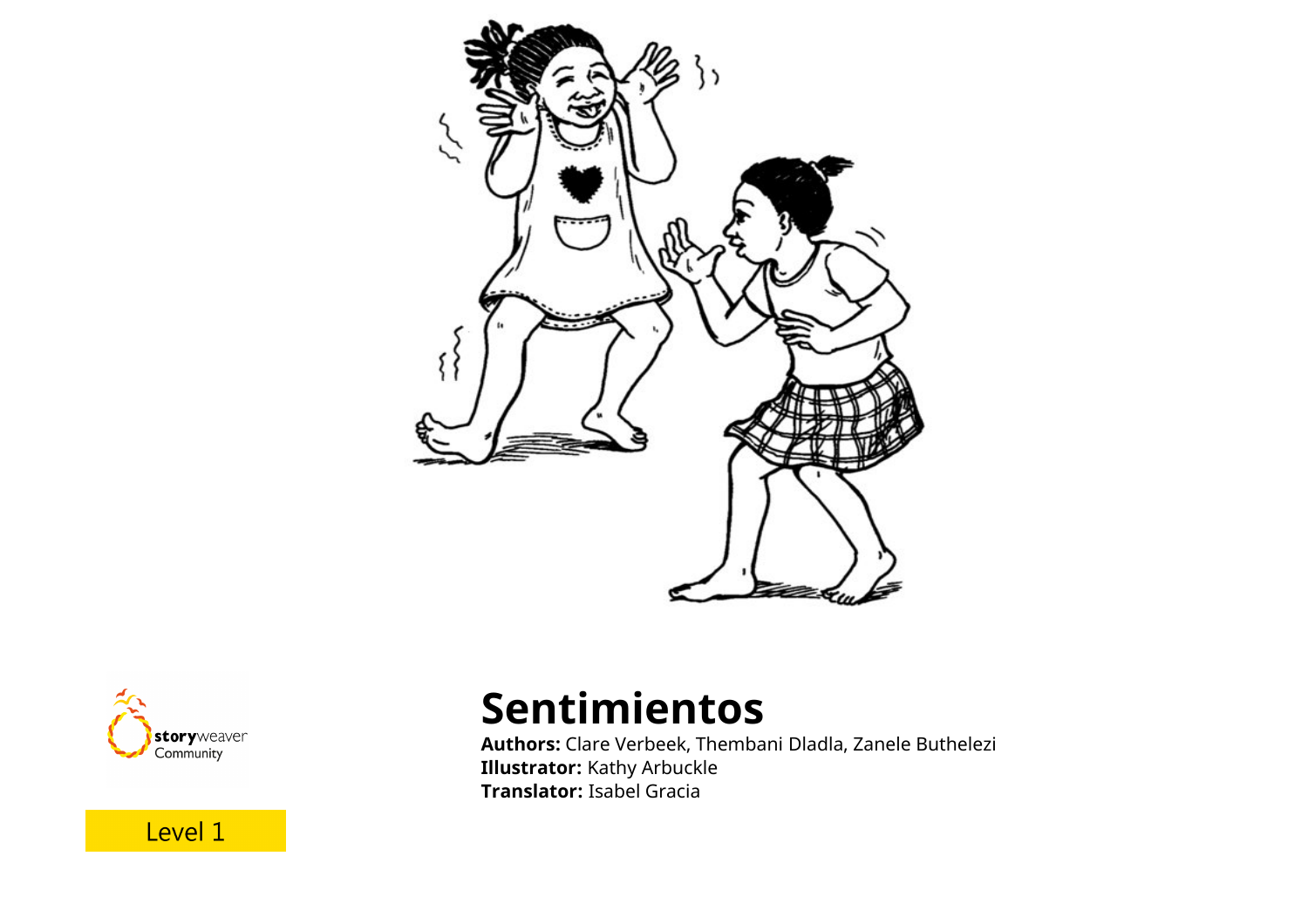

Mi corazón siente muchas cosas.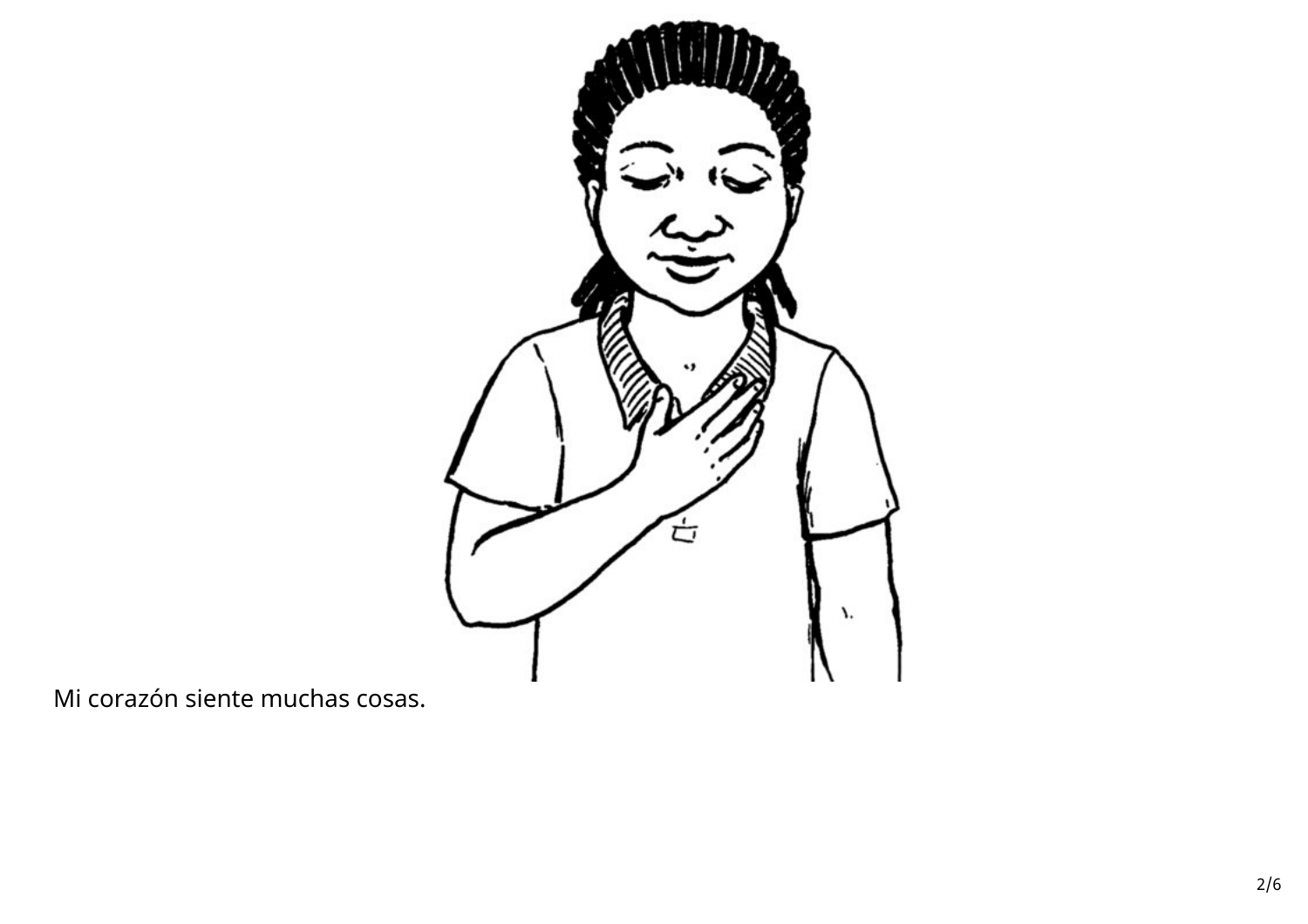

Me siento feliz cuando mi abuelita nos cuenta historias por las noches.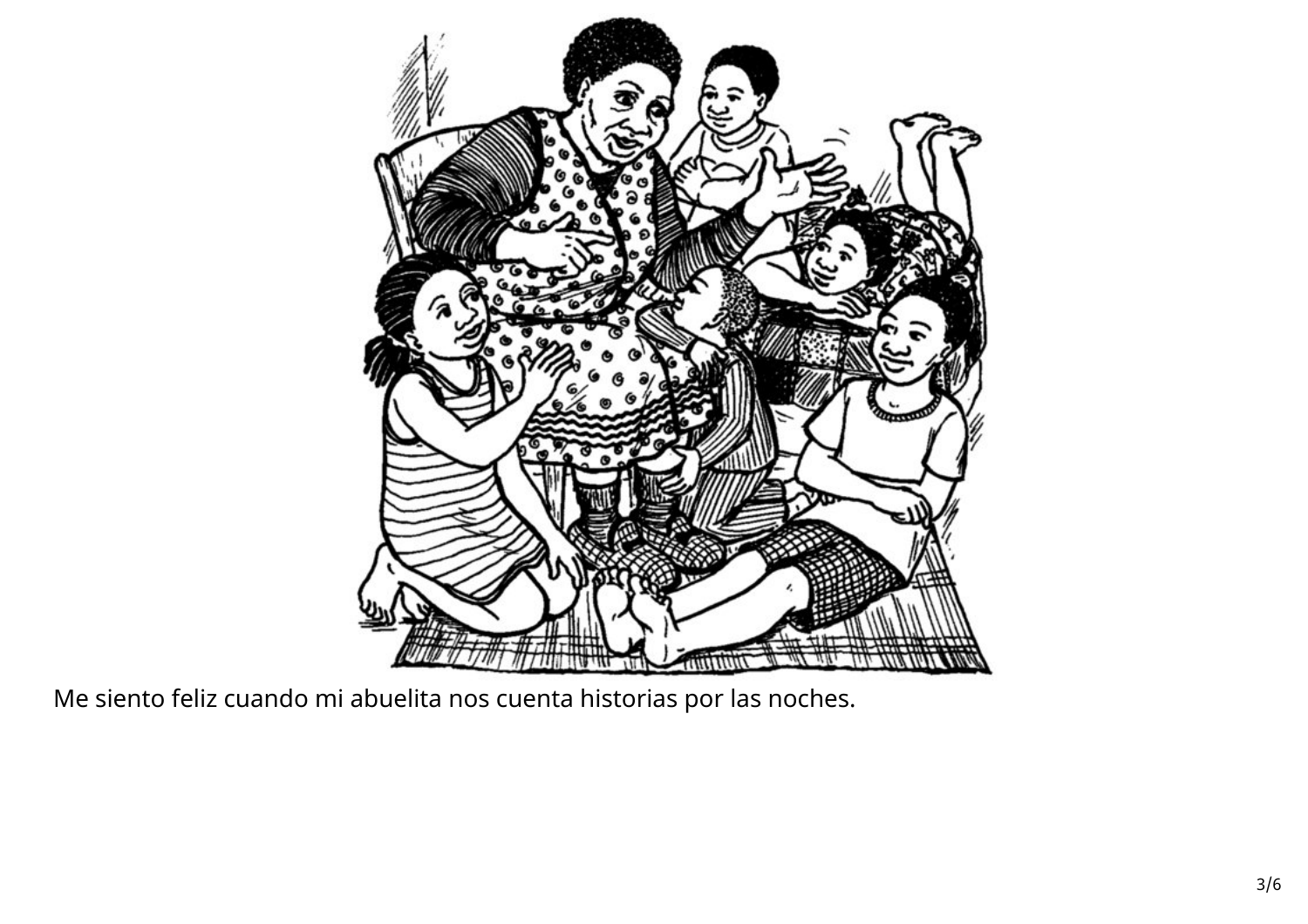

Me divierto cuando juego con mi amiga.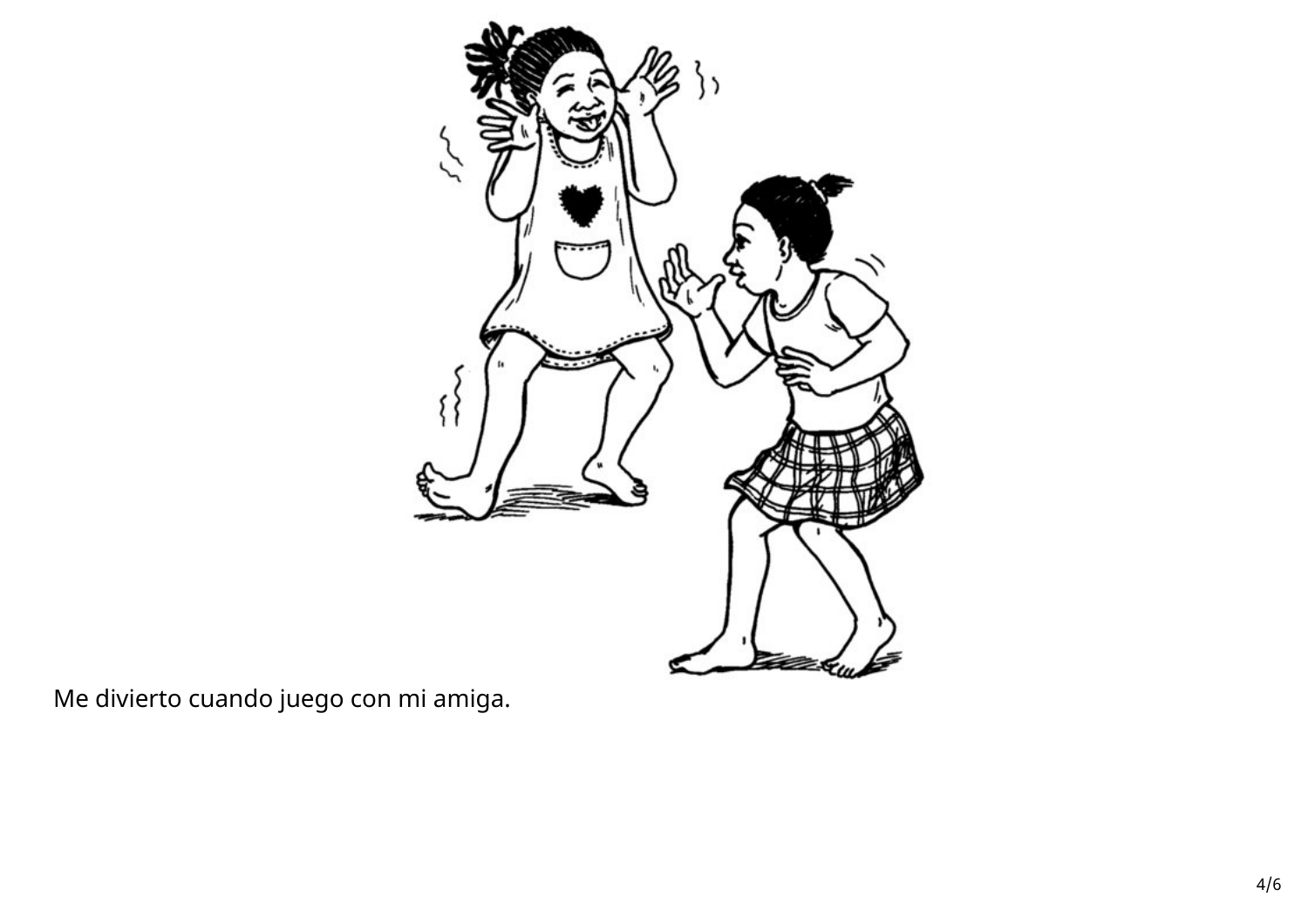

Me siento mal cuando mi padre me dice que no tiene dinero.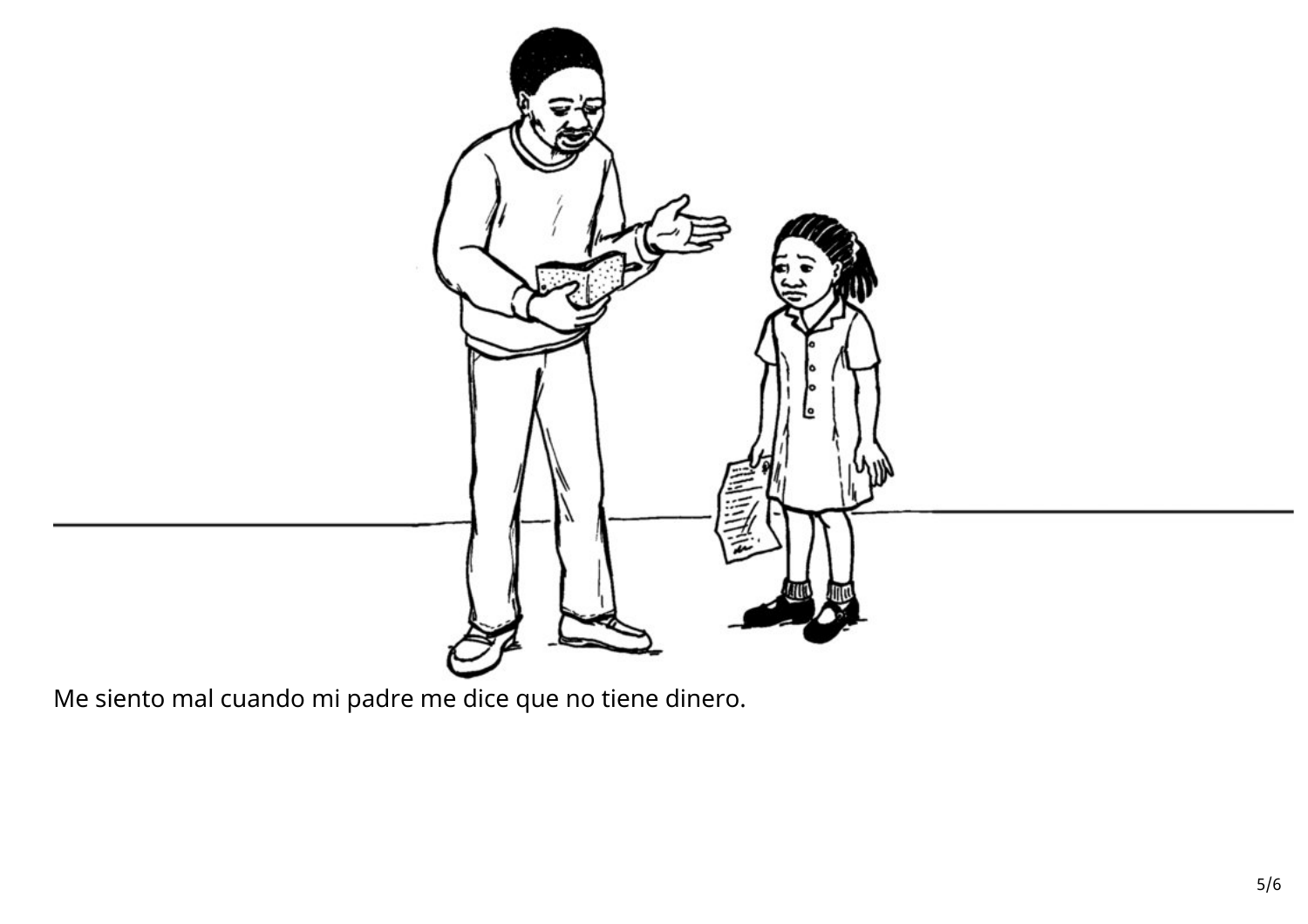

Me siento querida cuando mi made me da un abrazo.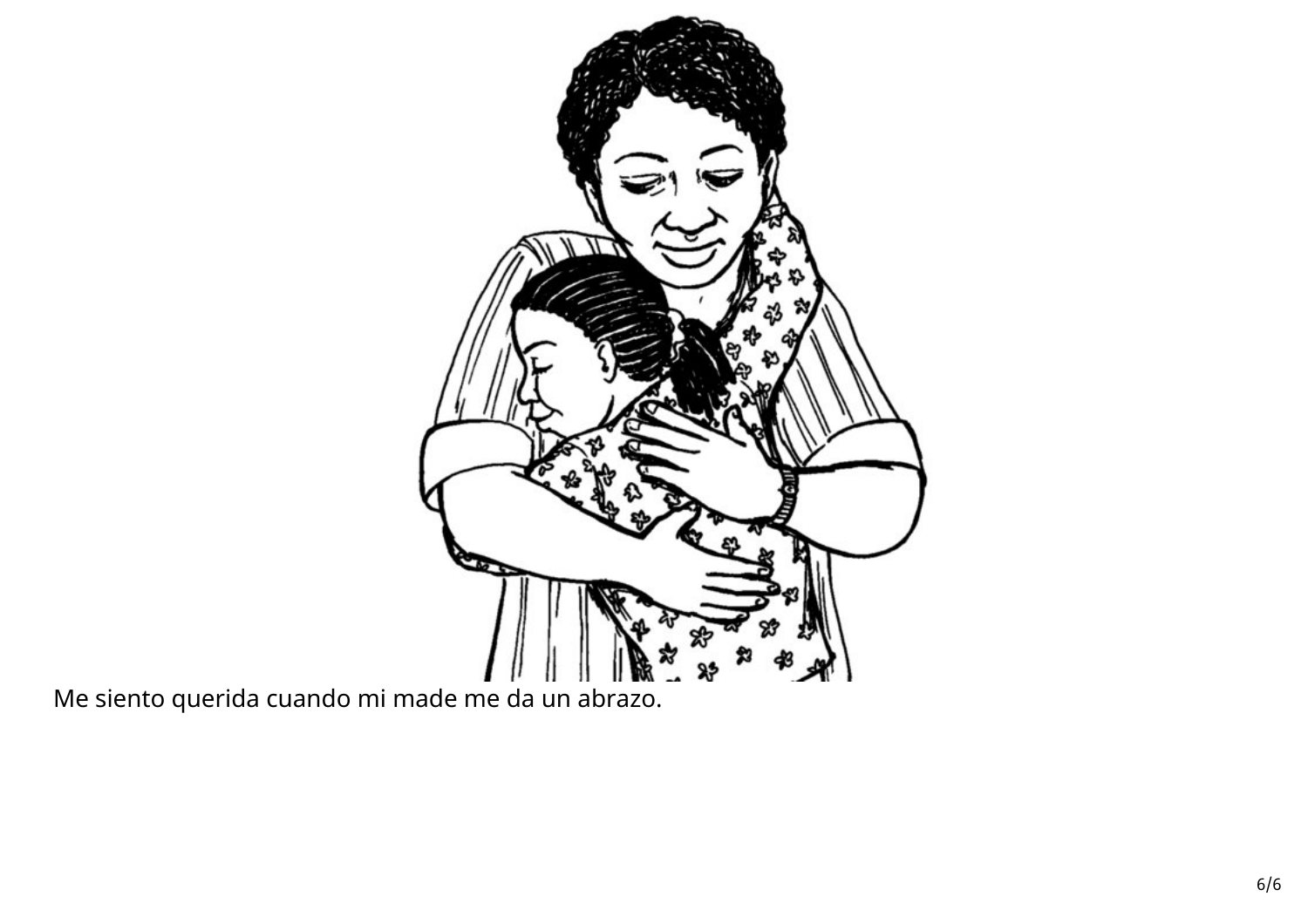

This book was made possible by Pratham Books' StoryWeaver platform. Content under Creative Commons licenses can be downloaded, translated and can even be used to create new stories ‐ provided you give appropriate credit, and indicate if changes were made. To know more about this, and the full terms of use and attribution, please visit the following [link](https://storyweaver.org.in/terms_and_conditions).

## Story Attribution:

This story: Sentimientos is translated by *Isabel [Gracia](https://storyweaver.org.in/users/20245-isabel-gracia)*. The © for this translation lies with Isabel Gracia, 2017. Some rights reserved. Released under CC BY 4.0 license. Based on Original story: ['Feelings](https://storyweaver.org.in/stories/15040-feelings)', by Clare [Verbeek](https://storyweaver.org.in/users/16169-clare-verbeek), [Thembani](https://storyweaver.org.in/users/16170-thembani-dladla) Dladla, Zanele [Buthelezi](https://storyweaver.org.in/users/16171-zanele-buthelezi) . © African Storybook Initiative , 2007. Some rights reserved. Released under CC BY 4.0 license.

## Images Attributions:

Cover page: A girl teasing [another](https://storyweaver.org.in/illustrations/7113-a-girl-teasing-another), by Kathy [Arbuckle](https://storyweaver.org.in/users/16097-kathy-arbuckle) © African [Storybook](https://storyweaver.org.in/illustrations/7114-a-gir-touching-her-heart-in-a-promise) Initiative, 2007. Some rights reserved. Released under CC BY 4.0 license. Page 2: A gir touching her heart in a promise, by Kathy [Arbuckle](https://storyweaver.org.in/users/16097-kathy-arbuckle) © African Storybook Initiative, 2007. Some rights reserved. Released under CC BY 4.0 license. Page 3: A woman [surrounded](https://storyweaver.org.in/illustrations/7115-a-woman-surrounded-by-children) by children, by Kathy [Arbuckle](https://storyweaver.org.in/users/16097-kathy-arbuckle) © African Storybook Initiative, 2007. Some rights reserved. Released under CC BY 4.0 license. Page 4: Two girls teasing one [another](https://storyweaver.org.in/illustrations/7116-two-girls-teasing-one-another), by Kathy [Arbuckle](https://storyweaver.org.in/users/16097-kathy-arbuckle) © African Storybook Initiative, 2007. Some rights reserved. Released under CC BY 4.0 license. Page 5: A man and an upset child, by Kathy [Arbuckle](https://storyweaver.org.in/users/16097-kathy-arbuckle) © African [Storybook](https://storyweaver.org.in/illustrations/7117-a-man-and-an-upset-child) Initiative, 2007. Some rights reserved. Released under CC BY 4.0 license. Page 6: A girl hugging a woman, by Kathy [Arbuckle](https://storyweaver.org.in/users/16097-kathy-arbuckle) © African Storybook Initiative, 2007. Some rights reserved. Released under CC BY 4.0 license.

Disclaimer: [https://www.storyweaver.org.in/terms\\_and\\_conditions](https://storyweaver.org.in/terms_and_conditions)



Some rights reserved. This book is CC-BY-4.0 licensed. You can copy, modify, distribute and perform the work, even for commercial purposes, all without asking permission. For full terms of use and attribution, <http://creativecommons.org/licenses/by/4.0/>